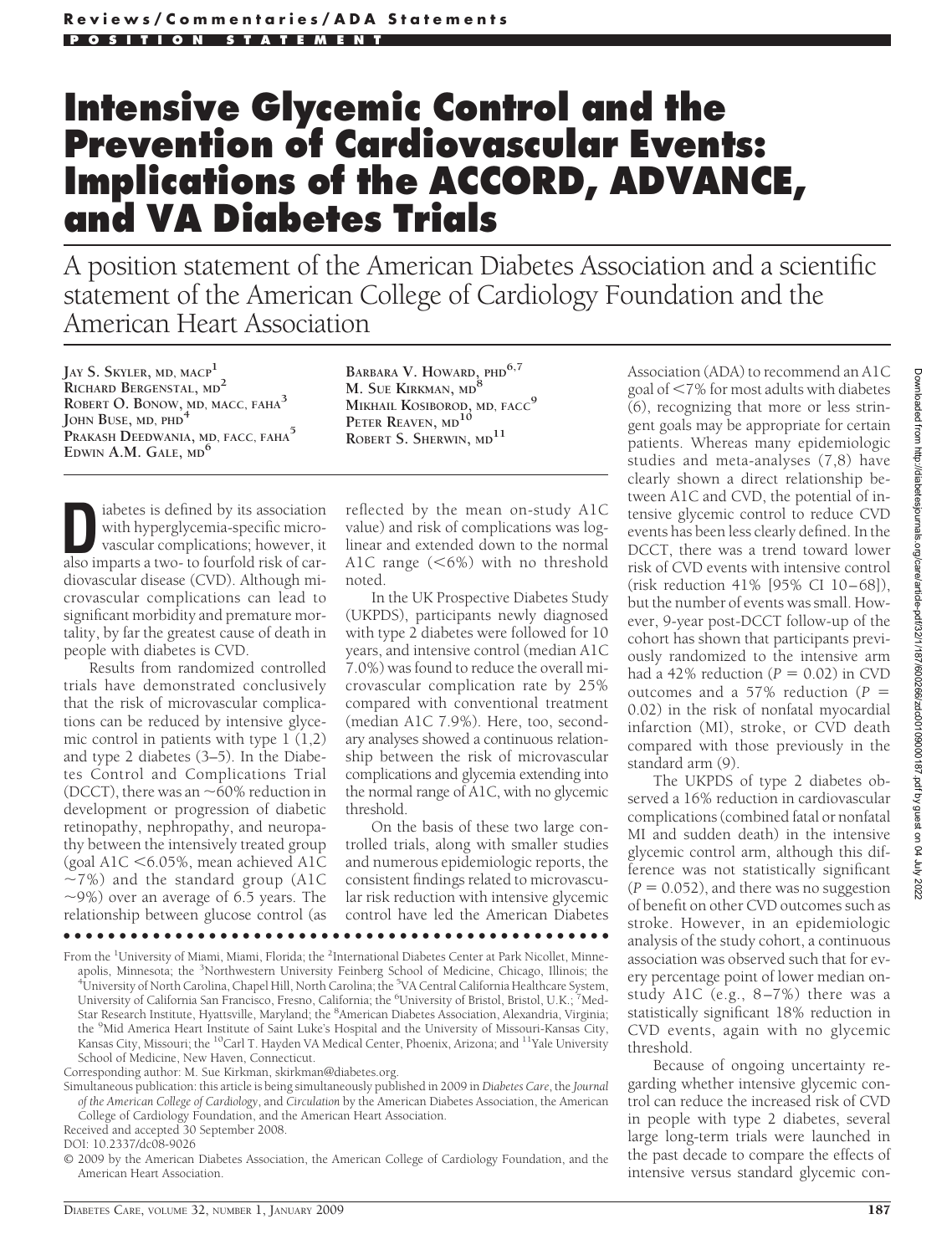## *Position Statement*

## **Table 1—***Comparison of the three trials of intensive glycemic control and CVD outcomes*

|                                                                                     | <b>ACCORD</b>                               | <b>ADVANCE</b>                                                                 | VADT                                                                  |
|-------------------------------------------------------------------------------------|---------------------------------------------|--------------------------------------------------------------------------------|-----------------------------------------------------------------------|
| Participant characteristics                                                         |                                             |                                                                                |                                                                       |
| n                                                                                   | 10,251                                      | 11,140                                                                         | 1,791                                                                 |
| Mean age (years)                                                                    | 62                                          | 66                                                                             | 60                                                                    |
| Duration of diabetes (years)                                                        | 10                                          | 8                                                                              | 11.5                                                                  |
| Sex (% male/female)                                                                 | 39/61                                       | 42/58                                                                          | 97/3                                                                  |
| History of CVD (%)                                                                  | 35                                          | 32                                                                             | 40                                                                    |
| BMI $(kg/m2)$                                                                       | 32                                          | 28                                                                             | 31                                                                    |
| Median baseline A1C (%)                                                             | 8.1                                         | 7.2                                                                            | 9.4                                                                   |
| On insulin at baseline (%)                                                          | 35                                          | 1.5                                                                            | 52                                                                    |
| Protocol characteristics                                                            |                                             |                                                                                |                                                                       |
| AlC goals $(\%)$ (I vs. S)*                                                         | $<6.0$ vs. 7.0–7.9                          | $\leq$ 6.5 vs. "based on local<br>guidelines"                                  | $\leq 6.0$ (action if $\geq 6.5$ ) vs.<br>planned separation of 1.5   |
| Protocol for glycemic control $(I \text{ vs. } S)^*$                                | Multiple drugs in both<br>arms              | Multiple drugs added to gliclizide<br>vs. multiple drugs with no<br>gliclizide | Multiple drugs in both arms                                           |
| Management of other risk factors                                                    | Embedded blood pressure<br>and lipid trials | Embedded blood pressure trial                                                  | Protocol for intensive<br>treatment in both arms                      |
| On-study characteristics                                                            |                                             |                                                                                |                                                                       |
| Median duration of follow-up (years)                                                | 3.5 (terminated early)                      | 5                                                                              | 5.6                                                                   |
| Achieved median A1C (%) (I vs. S)*                                                  | 6.4 vs. 7.5                                 | $6.3 \text{ vs. } 7.0$                                                         | $6.9$ vs. $8.5$                                                       |
| On insulin at study end (%) (I vs. S)*                                              | $77$ vs. $55*$                              | 40 vs. 24                                                                      | 89 vs. 74                                                             |
| On TZD at study end (%) (I vs. S)*                                                  | 91 vs. $58*$                                | 17 vs. 11                                                                      | 53 vs. 42                                                             |
| On statin at study end (%) (I vs. S)*                                               | 88 vs. 88*                                  | 46 vs. 48                                                                      | 85 vs. 83                                                             |
| On aspirin at study end (%) (I vs. S)*                                              | 76 vs. 76*                                  | 57 vs. 55                                                                      | 88 vs. 86                                                             |
| Smokers at study end (%)                                                            | 10                                          | 8                                                                              | 8                                                                     |
| Mean blood pressure at study end<br>(mmHg)                                          |                                             |                                                                                |                                                                       |
| Intensive glycemic control arm                                                      | 126/67                                      | 136/74                                                                         | 127/68                                                                |
| Standard glycemic control arm<br>Weight changes (kg)                                | 127/68                                      | 138/74                                                                         | 125/69                                                                |
| Intensive glycemic control arm                                                      | $+3.5$                                      | $-0.1$                                                                         | $+7.8$                                                                |
| Standard glycemic control arm                                                       | $+0.4$                                      | $-1.0$                                                                         | $+3.4$                                                                |
| Severe hypoglycemia (participants<br>with one or more episodes<br>during study) (%) |                                             |                                                                                |                                                                       |
| Intensive glycemic control arm                                                      | 16.2                                        | 2.7                                                                            | 21.2                                                                  |
| Standard glycemic control arm<br>Outcomes                                           | 5.1                                         | 1.5                                                                            | 9.9                                                                   |
| Definition of primary outcome                                                       | Nonfatal MI, nonfatal                       | Microvascular plus macrovascular                                               | Nonfatal MI, nonfatal stroke,                                         |
|                                                                                     | stroke, CVD death                           | (nonfatal MI, nonfatal stroke,<br>CVD death) outcomes                          | CVD death,<br>hospitalization for heart<br>failure, revascularization |
| HR for primary outcome (95% CI)                                                     | $0.90(0.78 - 1.04)$                         | 0.9 (0.82–0.98); macrovascular<br>$0.94(0.84 - 1.06)$                          | $0.88(0.74 - 1.05)$                                                   |
| HR for mortality findings (95% CI)                                                  | $1.22(1.01-1.46)$                           | $0.93(0.83 - 1.06)$                                                            | $1.07(0.81 - 1.42)$                                                   |

\*Medication rates for ACCORD are for any use during the study. I, intensive glycemic control; S, standard glycemic control; TZD, thiazolidinedione.

trol on CVD outcomes in relatively highrisk participants with established type 2 diabetes. In 2008, two of these trials, Action in Diabetes and Vascular Disease— Preterax and Diamicron Modified Release Controlled Evaluation (ADVANCE) and the Veterans Affairs Diabetes Trial (VADT), were completed and showed no significant reduction in cardiovascular outcomes with intensive glycemic control. A third trial, Action to Control Cardiovascular Risk in Diabetes (ACCORD), terminated its glycemic control study early due to the finding of increased mortality in participants randomized to a strategy of very intensive glycemic control with a target A1C of  $<$  6%. The findings of these three major trials led the ADA, with representatives of the American Heart Association (AHA) and the American College of Cardiology (ACC), to reexamine the recommendations for glycemic targets in patients with diabetes, the majority of whom have type 2 diabetes.

# **What did the ACCORD, ADVANCE, and VA Diabetes trials show?** - Table 1 provides a summary of baseline charac-

teristics, glycemic treatment strategies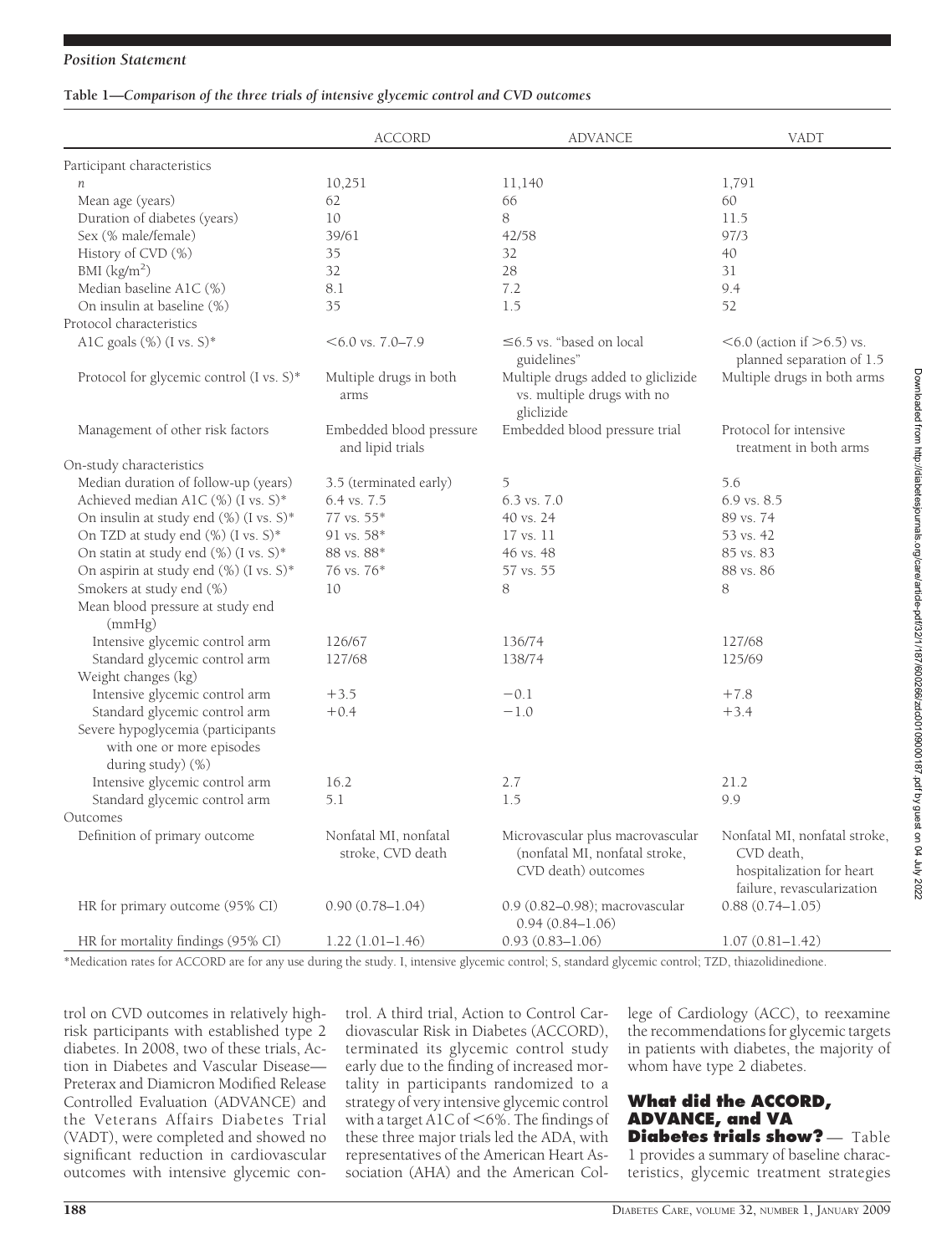and goals, concomitant risk factor control, achieved glycemic control, and primary results of each of the three studies. The ACCORD study randomized 10,251 participants with either history of a CVD event (aged 40 –79 years) or significant CVD risk (aged 55–79 years with anatomical CVD, albuminuria, left ventricular hypertrophy, or at least two other CVD risk factors) to a strategy of intensive glycemic control (target A1C <6.0%) or standard glycemic control (target A1C 7.0 –7.9%). Investigators used multiple glycemic medications in both arms. ACCORD participants were on average 62 years of age and had a mean duration of diabetes of 10 years, with 35% already treated with insulin at baseline. From a baseline median A1C of 8.1%, the intensive arm reached a median A1C of 6.4% within 12 months of randomization, while the standard group reached a median A1C of 7.5%. Other risk factors were treated aggressively and equally in both groups. The intensive glycemic control group had more use of insulin in combination with multiple oral agents, significantly more weight gain, and more episodes of severe hypoglycemia than the standard group.

In February 2008, the glycemic control study of ACCORD was halted (embedded blood pressure and lipid studies are ongoing) on the recommendation of the study's data safety monitoring board due to the finding of an increased rate of mortality in the intensive arm compared with the standard arm (1.41 vs. 1.14% per year; 257 vs. 203 deaths over a mean 3.5 years of follow-up; hazard ratio [HR] 1.22 [95% CI 1.01–1.46]); there was a similar increase in cardiovascular deaths. The primary outcome of ACCORD (MI, stroke, or cardiovascular death) was reduced in the intensive glycemic control group due to a reduction in nonfatal MI, although this finding was not statistically significant when the study was terminated  $(0.90 \, [0.78 - 1.04], P = 0.16)$ .

Exploratory analyses of the mortality findings of ACCORD (evaluating variables including weight gain, use of any specific drug or drug combination, and hypoglycemia) were unable to identify an explanation for the excess mortality in the intensive arm (10). In both study arms, participants with severe hypoglycemia had higher mortality than those without severe hypoglycemia. However, there was a complex interaction between hypoglycemia, study arm, and mortality: Among participants with at least one episode of

severe hypoglycemia, mortality was higher in those in the standard treatment arm, while among participants with no history of severe hypoglycemia, mortality was higher in those in the intensive treatment arm. Other prespecified subset analyses showed that participants with no previous CVD event and those who had a baseline A1C -8% had a statistically significant reduction in the primary CVD outcome.

The ADVANCE study randomized 11,140 participants at sites in Europe, Australia/New Zealand, Canada, and Asia to a strategy of intensive glycemic control (with primary therapy being the sulfonylurea gliclizide and additional medications as needed to achieve a target A1C of  $\leq 6.5\%$ ) or to standard therapy (in which any medication but gliclizide could be used, with the glycemic target set according to "local guidelines"). ADVANCE participants (required to be at least 55 years of age with either known vascular disease or at least one other vascular risk factor) were slightly older and of a high CVD risk similar to that in ACCORD participants. However, they had an average duration of diabetes 2 years shorter, lower baseline A1C (median 7.2%), and almost no use of insulin at enrollment. The median A1C levels achieved in the intensive and standard arms were 6.3 and 7.0%, respectively, and maximal separation between the arms took several years to achieve. Use of other drugs that favorably impact CVD risk (aspirin, statins, ACE inhibitors) was lower in ADVANCE than in AC-CORD or VADT.

The primary outcome of ADVANCE was a combination of microvascular events (nephropathy and retinopathy) and major adverse cardiovascular events (MI, stroke, and cardiovascular death). Intensive glycemic control significantly reduced the primary end point (HR 0.90  $[95\% \text{ CI } 0.82 - 0.98]$ ,  $P = 0.01$ ), although this was due to a significant reduction in the microvascular outcome (0.86 [0.77–  $[0.97]$ ,  $P = [0.01]$ , primarily development of macroalbuminuria, with no significant reduction in the macrovascular outcome  $(0.94 [0.84 - 1.06], P = 0.32)$ . There was no increase in overall or cardiovascular mortality in the intensive compared with the standard glycemic control arms (11).

VADT randomized 1,791 participants with type 2 diabetes uncontrolled on insulin or maximal-dose oral agents (median entry A1C 9.4%) to a strategy of intensive glycemic control (goal A1C -6.0%) or standard glycemic control,

with a planned A1C separation of at least 1.5%. Medication treatment algorithms were used to achieve the specified glycemic goals, with a goal of using similar medications in both groups. Median A1C levels of 6.9 and 8.5% were achieved in the intensive and standard arms, respectively, within the first year of the study. Other CVD risk factors were treated aggressively and equally in both groups, with the trial achieving excellent blood pressure control, high levels of aspirin and statin usage, and a high degree of smoking cessation (12).

The primary outcome of VADT was a composite of CVD events (MI, stroke, cardiovascular death, revascularization, hospitalization for heart failure, and amputation for ischemia). During a median 5.6-year follow-up period, the cumulative incidence of the primary outcome was not significantly lower in the intensive arm (HR 0.88 [95% CI 0.74-1.05],  $P = 0.12$ ). There were more CVD deaths in the intensive arm than in the standard arm (38 vs. 29, sudden deaths 11 vs. 4), but the difference was not statistically significant. Post hoc subgroup analyses suggested that duration of diabetes interacted with randomization such that participants with duration of diabetes less than about 12 years appeared to have a CVD benefit of intensive glycemic control, while those with longer duration of disease before study entry had a neutral or even adverse effect of intensive glycemic control. Other exploratory analyses suggested that severe hypoglycemia within the past 90 days was a strong predictor of the primary outcome and of CVD mortality, with an association of severe hypoglycemia with all-cause mortality apparent only for participants in the standard arm. An embedded ancillary study within the main VADT showed that baseline coronary or aortic calcium scores predicted future CVD events and that intensive glycemic control significantly reduced the primary CVD end point in those with low baseline coronary artery calcium scores but not in those with high baseline scores.

## **2. What are potential explanations for the increased CVD deaths with intensive glycemic control**

**in ACCORD?** — Numerous post hoc analyses have been unable to prove or disprove causes; in fact, the design of the study renders such "proof" elusive. Randomization to the intensive arm was associated with or led to many downstream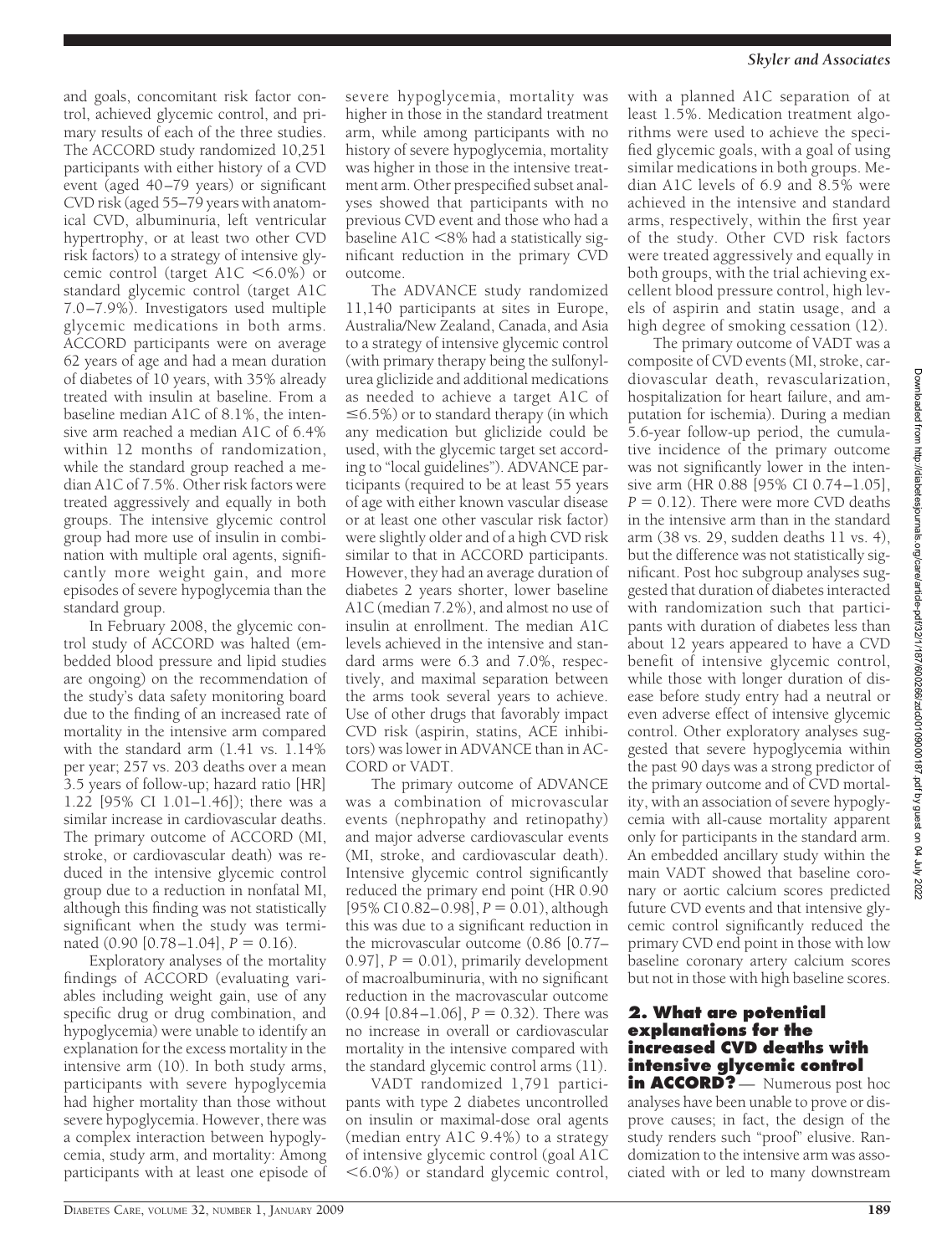effects, such as higher rates of severe hypoglycemia; more frequent use of insulin, thiazolidinediones, other drugs, and drug combinations; and greater weight gain. Such factors may be associated statistically with the higher mortality rate in the intensive arm but may not be causative. It is biologically plausible that severe hypoglycemia could increase the risk of cardiovascular death in participants with high underlying CVD risk. This might be further confounded by the development of hypoglycemia unawareness, particularly in patients with coexisting cardiovascular autonomic neuropathy (a strong risk factor for sudden death). Death from a hypoglycemic event may be mistakenly ascribed to coronary artery disease, since there may not have been a blood glucose measurement and since there are no anatomical features of hypoglycemia detected postmortem. Other plausible mechanisms for the increase in mortality in ACCORD include weight gain, unmeasured drug effects or interactions, or the "intensity" of the ACCORD intervention (use of multiple oral glucose-lowering drugs along with multiple doses of insulin, frequent therapy adjustments to push A1C and self-monitored blood glucose to very low targets, and an intense effort to rapidly reduce A1C by  $\sim$ 2% in participants entering the trial with advanced diabetes and multiple comorbidities).

Since the ADVANCE trial did not show any increase in mortality in the intensive glycemic control arm, examining the differences between ADVANCE and ACCORD supports additional hypotheses. ADVANCE participants on average appeared to have earlier or less advanced diabetes, with shorter duration by 2–3 years and lower A1C at entry despite very little use of insulin at baseline. A1C was also lowered, even more gradually, in the ADVANCE trial, and there was no significant weight gain with intensive glycemic therapy. Although severe hypoglycemia was defined somewhat differently in the three trials, it appears that this occurred in fewer than 3% of intensively treated ADVANCE participants for the entire study duration (median 5 years) compared with  $\sim$ 16% of intensively treated subjects in ACCORD and 21% in VADT.

It is likely that the increase in mortality in ACCORD was related to the overall treatment strategies for intensifying glycemic control in the study population—not the achieved A1C per se. The ADVANCE study achieved a median A1C in its intensive arm similar to that in the ACCORD

study, with no increased mortality hazard. Thus, the ACCORD mortality findings do not imply that patients with type 2 diabetes who can easily achieve or maintain low A1C levels with lifestyle modifications with or without pharmacotherapy are at risk and need to "raise" their A1C.

#### **3. Why did none of the trials show a significant benefit of intensive glycemic control on CVD in type 2 diabetes—in contrast to many epidemiologic studies and the DCCT follow-up study?** —

Although randomized controlled trials often confirm hypotheses grounded in observational evidence or physiologic studies of surrogate end points, this is certainly not the first time that such trials have failed to do so. The results of AC-CORD, ADVANCE, and VADT highlight the critical need for randomized controlled trials with meaningful clinical outcomes, such as in these trials, to help answer major clinical questions.

In the three glucose-lowering trials, other CVD risk factors were treated to a moderate or high degree, and likely due to this, all had lower rates of CVD in the standard arm than originally predicted. The evidence for CVD prevention by statin therapy, blood pressure treatment, aspirin therapy in high-risk participants, and other interventions is robust. In type 2 diabetes, where other CVD risk factors are highly prevalent, the additive benefits of intensive glycemic control might be difficult to demonstrate except in even larger or longer trials. It is likely that a real benefit of glucose lowering on CVD in type 2 diabetes, even if it could be proven, is modest compared with and incremental to treatment of other CVD risk factors.

Additionally, the three trials compared treatments to A1C levels in the "flatter" part of the observational glycemia-CVD risk curves (median A1C 6.4 – 6.9% in the intensive arms compared with 7.0 – 8.4% in the standard arms). Their results should not be extrapolated to imply that there would be no cardiovascular benefit of glucose lowering from very poor control (e.g., A1C  $>$ 9%) to good control (e.g., A1C  $<$ 7%).

All three trials were carried out in participants with established diabetes (mean duration 8-11 years) and either known CVD or multiple risk factors, suggesting the presence of established atherosclerosis. Subset analyses of the three trials suggested a significant benefit of intensive glycemic control on CVD in participants with shorter duration of diabetes, lower A1C at entry, and/or or absence of known CVD. The finding of the DCCT follow-up study, that intensive glycemic control initiated in relatively young participants free of CVD risk factors was associated with a 57% reduction in major CVD outcomes, supports the above hypothesis. Of note, the benefit on CVD in the DCCT-EDIC (Epidemiology of Diabetes Interventions and Complications) required 9 years of follow-up beyond the end of the DCCT to become statistically significant.

A recent report (13) of 10 years of follow-up of the UKPDS cohort describes, for the participants originally randomized to intensive glycemic control compared with those randomized to conventional glycemic control, long-term reductions in MI (15% with sulfonylurea or insulin as initial pharmacotherapy and 33% with metformin as initial pharmacotherapy, both statistically significant) and in allcause mortality (13 and 27%, respectively, both statistically significant). These findings support the hypothesis that glycemic control early in the course of type 2 diabetes may have CVD benefit. As is the case with microvascular complications, it may be that glycemic control plays a greater role before macrovascular disease is well developed and a minimal or no role when it is advanced.

People with type 1 diabetes, in whom insulin resistance does not predominate, tend to have lower rates of coexisting obesity, hypertension, and dyslipidemia than those with type 2 diabetes and yet are also at high lifetime risk of CVD (14). It is possible that CVD is more strongly glycemia mediated in type 1 diabetes and that intervening on glycemia would ameliorate CVD to a greater extent in type 1 than in type 2 diabetes.

Finally, the inability of ACCORD, ADVANCE, and VADT to demonstrate significant reduction of CVD with intensive glycemic control could also suggest that current strategies for treating hyperglycemia in patients with more advanced type 2 diabetes may have counterbalancing consequences for CVD (such as hypoglycemia, weight gain, or other metabolic changes). Results of long-term CVD outcome trials utilizing specific antihyperglycemic drugs, intensive lifestyle therapy (such as the Look AHEAD [Ac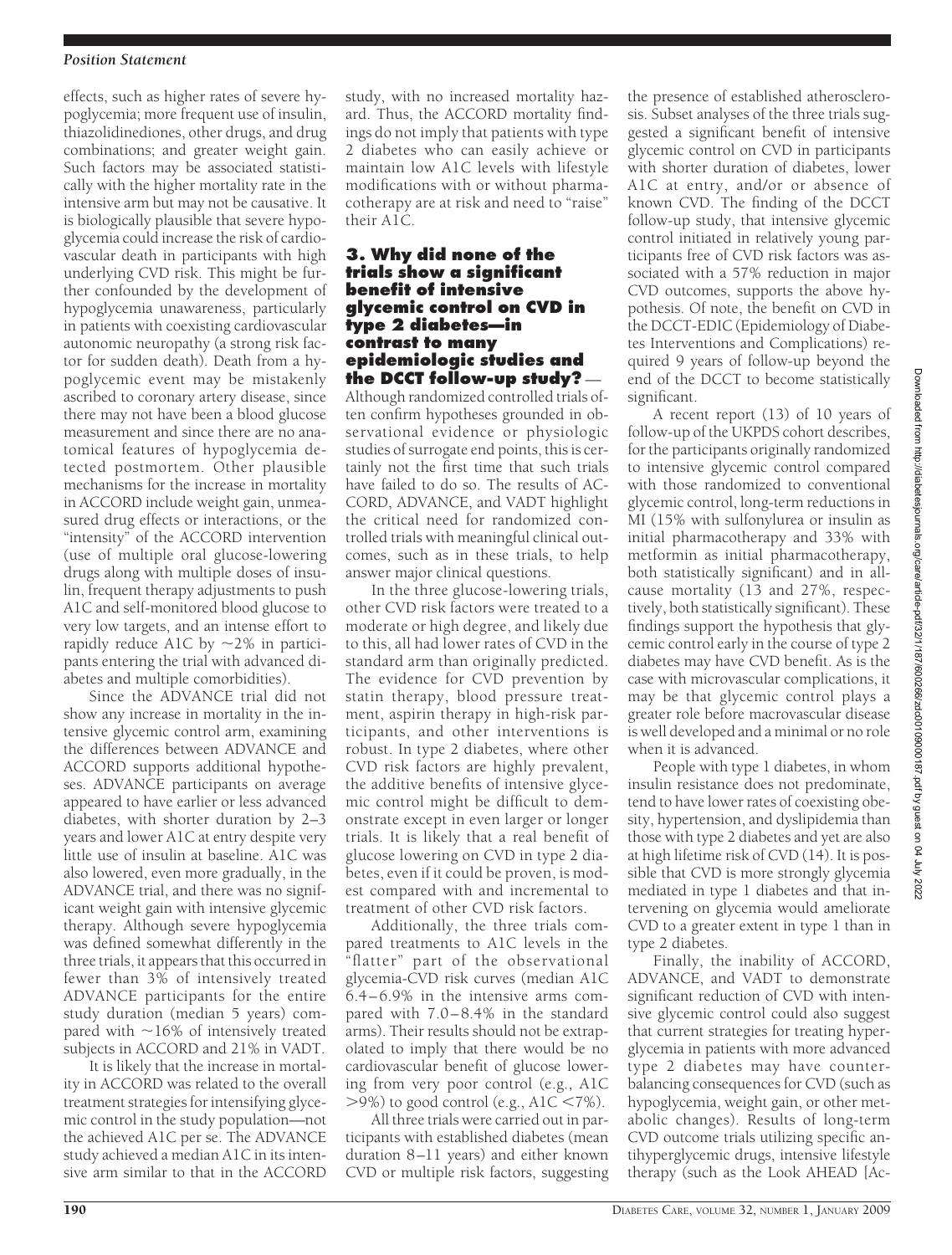tion for Health in Diabetes] study), bariatric surgery, or other emerging therapies may shed light on this issue.

# **4. What are the implications of these findings for clinical care?** —

The benefits of intensive glycemic control on microvascular and neuropathic complications are well established for both type 1 and type 2 diabetes. The AD-VANCE trial has added to that evidence base by demonstrating a significant reduction in the risk of new or worsening albuminuria when median A1C was lowered to 6.3% compared with standard glycemic control achieving an A1C of 7.0%. The lack of significant reduction in CVD events with intensive glycemic control in ACCORD, ADVANCE, and VADT should not lead clinicians to abandon the general target of an  $A1C < 7.0\%$  and thereby discount the benefit of good control on serious and debilitating microvascular complications.

The ADA's Standards of Medical Care in Diabetes (6) and the AHA and ADA's scientific statement on prevention (15) advocate controlling nonglycemic risk factors (through blood pressure control, lipid lowering with statin therapy, aspirin therapy, and lifestyle modifications) as the primary strategies for reducing the burden of CVD in people with diabetes. The lower-than-predicted CVD rates in ACCORD, ADVANCE, and VADT, as well as the recent long-term follow-up of the Steno-2 multiple risk factor intervention (16), provide strong confirmation of the concept that comprehensive care for diabetes involves treatment of all vascular risk factors—not just hyperglycemia.

The evidence for a cardiovascular benefit of intensive glycemic control remains strongest for those with type 1 diabetes. However, subset analyses of ACCORD, ADVANCE, and VADT suggest the hypothesis that patients with shorter duration of type 2 diabetes and without established atherosclerosis might reap cardiovascular benefit from intensive glycemic control. Conversely, it is possible that potential risks of intensive glycemic control may outweigh its benefits in other patients, such as those with a very long duration of diabetes, known history of severe hypoglycemia, advanced atherosclerosis, and advanced age/frailty. Certainly, providers should be vigilant in preventing severe hypoglycemia in patients with advanced disease and should not aggressively attempt to achieve near-

normal A1C levels in patients in whom such a target cannot be reasonably easily and safely achieved.

The evidence obtained from ACCORD, ADVANCE, and VADT does not suggest the need for major changes in glycemic control targets but, rather, additional clarification of the language that has consistently stressed individualization:

- Microvascular disease: Lowering A1C to below or around 7% has been shown to reduce microvascular and neuropathic complications of type 1 and type 2 diabetes. Therefore, the A1C goal for nonpregnant adults in general is  $\leq 7\%$ . ADA, A-level recommendation; ACC/ AHA, class I recommendation (level of evidence A).
- Macrovascular disease: In type 1 and type 2 diabetes, randomized controlled trials of intensive versus standard glycemic control have not shown a significant reduction in CVD outcomes during the randomized portion of the trials. However, long-term follow-up of the DCCT and UKPDS cohorts suggests that treatment to A1C targets below or around 7% in the years soon after the diagnosis of diabetes is associated with long-term reduction in risk of macrovascular disease. Until more evidence becomes available, the general goal of <7% appears reasonable. ADA, B-level recommendation; ACC/AHA, class IIb recommendation (level of evidence A).

For some patients, individualized glycemic targets other than the above general goal may be appropriate:

● Subgroup analyses of clinical trials such as the DCCT and UKPDS and the microvascular evidence from the ADVANCE trial suggest a small but incremental benefit in microvascular outcomes with A1C values closer to normal. Therefore, for selected individual patients, providers might reasonably suggest even lower A1C goals than the general goal of  $< 7\%$  if this can be achieved without significant hypoglycemia or other adverse effects of treatment. Such patients might include those with short duration of diabetes, long life expectancy, and no significant cardiovascular disease. ADA, B-level recommendation; ACC/ AHA, class IIa recommendation (level of evidence C).

Conversely, less stringent A1C goals

than the general goal of  $<$ 7% may be appropriate for patients with a history of severe hypoglycemia, limited life expectancy, advanced microvascular or macrovascular complications, or extensive comorbid conditions or those with long-standing diabetes in whom the general goal is difficult to attain despite diabetes self-management education, appropriate glucose monitoring, and effective doses of multiple glucoselowering agents including insulin. ADA, C-level recommendation; ACC/ AHA, class IIa recommendation (level of evidence C).

For primary and secondary CVD risk reduction in patients with diabetes, providers should continue to follow the evidencebased recommendations for blood pressure treatment, including lipid-lowering with statins, aspirin prophylaxis, smoking cessation, and healthy lifestyle behaviors delineated in the ADA Standards of Medical Care in Diabetes (6) and the AHA/ADA guidelines for primary CVD prevention (15).

**Acknowledgments**— The authors have disclosed the following financial dualities of interest. (\*Fees of \$10,000 per year or more.) Additionally, participation in the ACCORD, ADVANCE, or VADT is acknowledged:

J.S.S. has received research support from Bayhill Therapeutics, Osiris Therapeutics Inc., and Pfizer Pharmaceuticals Inc.; is a board member of and holds stock in Amylin Pharmaceuticals\* and DexCom Corporation\*; is on the speakers bureau for Novo Nordisk\* and sanofi-aventis; is an advisor for and holds stock in AtheroGenics Inc., Ideal Life, Mann-Kind Corporation, and Medingo Ltd.; and is an advisor for Bayer Diabetes Care, Bristol-Myers Squibb, CPEX Pharmaceuticals, CV Therapeutics, Daiichi Sankyo, Eli Lilly & Company, Halozyme Therapeutics, Novartis, Novo Nordisk\*, Nutrition 21\*, Patton Medical Devices, Pfizer Pharmaceuticals Inc., sanofi-aventis, Tandem Diabetes Care, Tolerx, Transition Therapeutics, Valeritas LLC, and Veroscience LLC.

R.B. reports no financial dualities and is an ACCORD investigator.

R.O.B. is a consultant to Edwards Lifesciences.

The University of North Carolina has contracts for research or consulting by J.B. (no funds to J.B.) with Amylin Pharmaceuticals, BD Research Laboratories, Bristol-Myers Squibb, Eli Lilly and Company, GlaxoSmith-Kline, Hoffman LaRoche, Johnson & Johnson Products LLC, Lifescan Inc., Medtronic (Mini-Med), Merck & Co, Novartis, Novo Nordisk, Pfizer, and sanofi-aventis. J.B. is an ACCORD